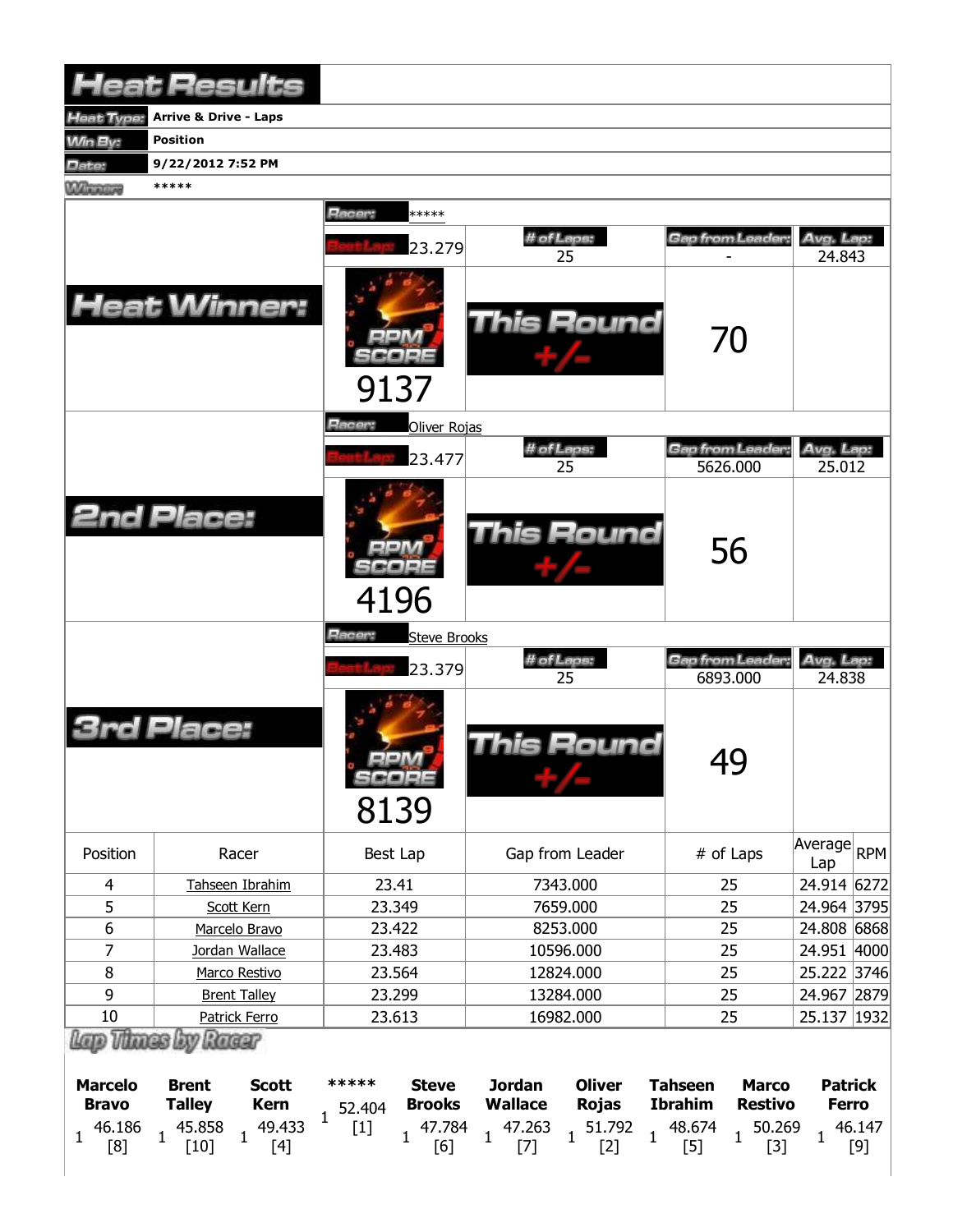|    |                   | Marcelo Brent Scott<br><b>Bravo</b> Talley Kern                 |                                                                                                                                                                                                                                                                                                                                                                                | *****                                                    |       |                                                                          |       | Steve Jordan Oliver Tahseen Marco<br>Brooks Wallace Rojas Ibrahim Restivo Ferro                                                                                                                                                                                                                                                                                                                                                                                                                                         |                             | <b>Patrick</b>                    |
|----|-------------------|-----------------------------------------------------------------|--------------------------------------------------------------------------------------------------------------------------------------------------------------------------------------------------------------------------------------------------------------------------------------------------------------------------------------------------------------------------------|----------------------------------------------------------|-------|--------------------------------------------------------------------------|-------|-------------------------------------------------------------------------------------------------------------------------------------------------------------------------------------------------------------------------------------------------------------------------------------------------------------------------------------------------------------------------------------------------------------------------------------------------------------------------------------------------------------------------|-----------------------------|-----------------------------------|
|    | [7]               | [10]                                                            | $2\begin{array}{cc} 26.408 \\ 2\end{array}$ $2\begin{array}{cc} 26.98 \\ 1.61 \end{array}$ $2\begin{array}{cc} 26.663 \\ 2\end{array}$<br>[6]                                                                                                                                                                                                                                  | $2^{25.454}$<br>$[1]$                                    |       |                                                                          |       | 2  25.78  2  27.111  2  25.689  2  26.16<br>[5]  2  [8]  2  [2]  2  [4]                                                                                                                                                                                                                                                                                                                                                                                                                                                 | [3]                         | $2^{26.686}$ $2^{26.74}$<br>[9]   |
|    | $[7]$             | $3\frac{24.942}{2}$ $3\frac{24.986}{2}$<br>$[10]$               | 3 25.445<br>[6]                                                                                                                                                                                                                                                                                                                                                                | 23.98<br>3<br>$[1]$                                      | [4]   | $3\begin{array}{cc} 24.602 & 3 \end{array}$ 24.821<br>[8]                | [2]   | $3^{24.249}$ $3^{24.252}$<br>[3]                                                                                                                                                                                                                                                                                                                                                                                                                                                                                        | $3^{25.72}$<br>$[5]$        | $3^{25.002}$<br>$\lceil 9 \rceil$ |
|    |                   | $4\begin{array}{cc} 24.431 \\ -2\end{array}$ 4 24.577<br>$[10]$ | 4 23.648<br>$[5]$                                                                                                                                                                                                                                                                                                                                                              | 23.903<br>$\overline{4}$<br>$[1]$                        | $[3]$ | [8]                                                                      | $[2]$ | $4\begin{array}{cccc} 24.209 & 4 & 24.443 & 4 & 23.958 & 4 & 24.987 \ 4 & 53 & 4 & 53 & 4 & 53 \ \end{array}$<br>[4]                                                                                                                                                                                                                                                                                                                                                                                                    | 4 24.77<br>[6]              | 4 24.644<br>[9]                   |
|    |                   | $\left[10\right]$                                               | $5\begin{array}{cc} 24.414 & 5 \end{array}$ 25.354 $5\begin{array}{cc} 24.231 \\ 52.332 \end{array}$<br>$\sim$ [5]                                                                                                                                                                                                                                                             | 23.85<br>5<br>$[1]$                                      | [3]   | $5\begin{array}{l} 23.861 \\ 5 \end{array}$ 5 24.337<br>$\left[8\right]$ |       | 5 <sup>24.054</sup> 5 <sup>24.153</sup> 5 <sup>24.419</sup><br>[2] 5 <sup>24.153</sup> 5 <sup>24.419</sup>                                                                                                                                                                                                                                                                                                                                                                                                              |                             | $5^{24.132}$                      |
|    |                   | $[10]$                                                          | $6\begin{array}{cccc} 24.543 & 6 & 24.056 & 6 & 23.855 & 6 \\ 171 & 6 & 101 & 6 & 151 \\ 181 & 6 & 191 & 6 & 151 \end{array}$<br>$[5]$                                                                                                                                                                                                                                         | 23.92<br>$[1]$                                           |       |                                                                          |       | $6\quad \begin{array}{cccccc} 23.995 & 6 & 24.731 & 6 & 23.838 & 6 & 23.859 & 6 & 24.68 \\ \begin{array}{cccccc} [3] & & & [8] & & & [2] & & & [4] & & & [6] \end{array} \end{array}$                                                                                                                                                                                                                                                                                                                                   |                             | $6^{24.772}$                      |
|    | [6]               | [10]                                                            | $7\frac{23.846}{56}$ $7\frac{24.045}{563}$ $7\frac{23.816}{55}$<br>$[5]$                                                                                                                                                                                                                                                                                                       | 23.888<br>$\overline{7}$<br>$\left[1\right]$             |       | 7 <sup>23.932</sup> 7 <sup>24.07</sup><br>[3] 7 [8]                      |       |                                                                                                                                                                                                                                                                                                                                                                                                                                                                                                                         |                             |                                   |
|    | $\lceil 6 \rceil$ | [9]                                                             | 8 23.785 8 25.281 8 23.825 8 23.72<br>$[5]$                                                                                                                                                                                                                                                                                                                                    | $\left[1\right]$                                         |       |                                                                          |       | 8  23.95  8  24.171  8  23.955  8  23.805  8  24.184  8  26.727<br>[3]  8  [8]  8  [2]  8  [4]  8  [7]  8  [10]                                                                                                                                                                                                                                                                                                                                                                                                         |                             |                                   |
|    |                   |                                                                 | 9  23.566  9  24.318  9  24.543<br>[6]    [9]    [5]                                                                                                                                                                                                                                                                                                                           | 9 23.793<br>$[1]$                                        |       |                                                                          |       | 9  24.689  9  24.092  9  23.856  9  24.801  9  24.136  9  24.233<br>[3]  9  [8]  9  [2]  9  [4]  9  [7]  9  [10]                                                                                                                                                                                                                                                                                                                                                                                                        |                             |                                   |
|    |                   |                                                                 | 10 $^{23.796}$ 10 $^{23.794}$ 10 $^{24.11}$ 10 $^{23.556}$ [1]                                                                                                                                                                                                                                                                                                                 |                                                          |       |                                                                          |       | $10\begin{array}{l} 23.849\\ \begin{bmatrix} 3 \end{bmatrix} \end{array} \begin{array}{l} 10\end{array} \begin{array}{l} 23.783\\ \begin{bmatrix} 7 \end{array} \end{array} \begin{array}{l} 10\end{array} \begin{array}{l} 24.026\\ \begin{bmatrix} 2 \end{array} \end{array} \begin{array}{l} 10\end{array} \begin{array}{l} 23.891\\ \begin{bmatrix} 4 \end{bmatrix} \end{array} \begin{array}{l} 10\end{array} \begin{array}{l} 24.068\\ \begin{bmatrix} 8 \$                                                       | [8]                         |                                   |
|    | [6]               | $11^{23.791}$ $11^{23.689}$                                     | [5]                                                                                                                                                                                                                                                                                                                                                                            | $11\frac{23.927}{51}$ $11\frac{23.73}{11}$               |       |                                                                          |       | $11\begin{array}{l} 23.672 \\ \begin{bmatrix} 3 \end{bmatrix} \end{array} \begin{array}{l} 11\begin{array}{l} 23.803 \\ \begin{bmatrix} 7 \end{array} \end{array} \begin{array}{l} 11\begin{array}{l} 24.061 \\ \begin{bmatrix} 2 \end{array} \end{array} \begin{array}{l} 11\begin{array}{l} 23.816 \\ \begin{bmatrix} 4 \end{array} \end{array} \begin{array}{l} 11\begin{array}{l} 23.852 \\ \begin{bmatrix} 8 \end{array} \end{array} \begin{array}{l} 11\begin$                                                    |                             |                                   |
|    | [6]               | $12\frac{23.609}{551}$ $12\frac{24.29}{591}$<br>[9]             |                                                                                                                                                                                                                                                                                                                                                                                |                                                          |       |                                                                          |       | $12\frac{23.573}{[5]}$ $12\frac{23.589}{[1]}$ $12\frac{23.602}{[3]}$ $12\frac{23.786}{[7]}$ $12\frac{23.919}{[2]}$ $12\frac{23.552}{[4]}$ $12\frac{23.864}{[8]}$ $12\frac{24.131}{[10]}$                                                                                                                                                                                                                                                                                                                                |                             |                                   |
|    |                   |                                                                 |                                                                                                                                                                                                                                                                                                                                                                                |                                                          |       |                                                                          |       | $13 \begin{array}{l} 23.556 & 13 \begin{array}{l} 23.814 \\ 1 \end{array} \\ \begin{array}{l} \begin{array}{l} 23.698 \\ 1 \end{array} \\ \begin{array}{l} \end{array} \\ \begin{array}{l} \end{array} \\ \begin{array}{l} \end{array} \\ \begin{array}{l} \end{array} \\ \begin{array}{l} \end{array} \\ \begin{array}{l} \end{array} \\ \begin{array}{l} \end{array} \\ \begin{array}{l} \end{array} \\ \begin{array}{l} \end{array} \\ \begin{array}{l} \end{array} \\ \begin{array}{l} \end{array} \\ \begin{array$ |                             |                                   |
|    | [6]               | $14\begin{array}{cc} 23.571 & 14\end{array}$ 23.715<br>[9]      |                                                                                                                                                                                                                                                                                                                                                                                |                                                          |       |                                                                          |       | $14\begin{array}{l} 1^{31} \\ 23.691 \end{array}$ 14 $23.519$ $1^{13}$ $1^{23.684}$ 14 $23.684$ 14 $23.784$ 14 $23.736$ 14 $23.848$ 14 $23.963$ 14 $[10]$ $1^{23}$ $[2]$ 14 $[2]$ 14 $[3]$ 14 $[10]$                                                                                                                                                                                                                                                                                                                    |                             |                                   |
|    |                   | 15  23.654  15  23.7<br>[6]  15  [9]                            | [5]                                                                                                                                                                                                                                                                                                                                                                            | $15\frac{23.945}{5}$ $15\frac{23.685}{51}$<br>$\sim$ [1] |       |                                                                          |       | $15\begin{array}{l} 23.474 \\ [3] \end{array} \quad 15\begin{array}{l} 23.661 \\ [7] \end{array} \quad 15\begin{array}{l} 23.762 \\ [2] \end{array} \quad 15\begin{array}{l} 23.705 \\ [4] \end{array} \quad 15\begin{array}{l} 24.065 \\ [8] \end{array} \quad 15\begin{array}{l} 23.935 \\ [10] \end{array}$                                                                                                                                                                                                          |                             |                                   |
|    |                   |                                                                 | $16\begin{array}{l} 23.702 \\ [6] \end{array}$ $16\begin{array}{l} 24.004 \\ [9] \end{array}$ $16\begin{array}{l} 23.44 \\ [5] \end{array}$ $16\begin{array}{l} 23.54 \\ [1] \end{array}$                                                                                                                                                                                      |                                                          |       |                                                                          |       | $\begin{bmatrix} 11 & 16 & 23.504 & 16 & 23.591 & 16 & 23.931 & 16 & 23.557 \ 11 & 16 & 13 & 16 & 17 \end{bmatrix}$ 16 $\begin{bmatrix} 23.931 & 16 & 23.557 \ 21 & 16 & 14 \end{bmatrix}$                                                                                                                                                                                                                                                                                                                              | $16\frac{23.85}{10}$<br>[8] | 16 24.017                         |
|    |                   |                                                                 | $17\begin{array}{c} 23.476 \\ 17 \end{array}$ $17\begin{array}{c} 23.767 \\ 17 \end{array}$ $17\begin{array}{c} 23.698 \\ 17 \end{array}$ $17\begin{array}{c} 23.472 \\ 11 \end{array}$ $17\begin{array}{c} 23.872 \\ 13 \end{array}$ $17\begin{array}{c} 23.794 \\ 17 \end{array}$ $17\begin{array}{c} 23.783 \\ 17 \end{array}$ $17\begin{array}{c} 23.833 \\ 17 \end{array$ |                                                          |       |                                                                          |       |                                                                                                                                                                                                                                                                                                                                                                                                                                                                                                                         |                             |                                   |
|    | [6]               | [9]                                                             | 18 23.856 18 23.534 18 23.813 18 23.357<br>$[5]$                                                                                                                                                                                                                                                                                                                               |                                                          |       |                                                                          |       | $18\begin{array}{l} 23.485 \\ \begin{bmatrix} 3 \end{bmatrix} \end{array} \begin{array}{l} 18\begin{array}{l} 23.687 \\ \begin{bmatrix} 7 \end{array} \end{array} \begin{array}{l} 18\begin{array}{l} 23.649 \\ \begin{bmatrix} 2 \end{array} \end{array} \begin{array}{l} 18\begin{array}{l} 23.616 \\ \begin{bmatrix} 4 \end{array} \end{array} \begin{array}{l} 18\begin{array}{l} 23.772 \\ \begin{bmatrix} 8 \end{array} \end{array} \begin{array}{l} 18\begin$                                                    |                             |                                   |
| 19 | 23.6<br>[6]       | 19 <sup>23.941</sup><br>[9]                                     | $[5]$                                                                                                                                                                                                                                                                                                                                                                          | 19 23.437 19 23.405<br>$[1]$                             |       |                                                                          |       |                                                                                                                                                                                                                                                                                                                                                                                                                                                                                                                         | 19 23.836<br>[8]            | 19 24.08<br>$[10]$                |
|    | 20 23.477<br>[6]  | $[9]$                                                           | 20 23.634 20 23.742 20 23.481<br>$[5]$                                                                                                                                                                                                                                                                                                                                         |                                                          | $[3]$ |                                                                          |       |                                                                                                                                                                                                                                                                                                                                                                                                                                                                                                                         | 20 23.719<br>[8]            | 20 23.613<br>$[10]$               |
|    | [6]               | $[9]$                                                           | 21 23.463 21 23.471 21 23.499 21 23.449<br>$[5]$                                                                                                                                                                                                                                                                                                                               |                                                          |       |                                                                          |       | $21\begin{array}{l} 23.823\\ \begin{bmatrix} 3 \end{bmatrix} \end{array} \begin{array}{l} 21\begin{array}{l} 23.535\\ \begin{bmatrix} 7 \end{array} \end{array} \begin{array}{l} 21\begin{array}{l} 23.646\\ \begin{bmatrix} 2 \end{array} \end{array} \begin{array}{l} 21\begin{array}{l} 23.648\\ \begin{bmatrix} 4 \end{array} \end{array} \begin{array}{l} 21\begin{array}{l} 23.565\\ \begin{bmatrix} 21\begin{array}{l} 23.837\\ \begin{bmatrix}$                                                                 |                             |                                   |
|    | [6]               | $[9]$                                                           | $22\frac{23.766}{[6]}$ $22\frac{23.401}{[9]}$ $22\frac{23.684}{[5]}$ $22\frac{23.394}{[1]}$<br>$[5]$                                                                                                                                                                                                                                                                           |                                                          |       |                                                                          |       | 22 <sup>23.49</sup> 22 <sup>23.669</sup> 22 <sup>23.625</sup> 22 <sup>23.592</sup> 22 <sup>23.755</sup> 22 <sup>23.732</sup><br>[3] 22 <sup>2</sup> [7] 22 <sup>2</sup> [2] 22 <sup>2</sup> [4] 22 <sup>2</sup> [8] 22 <sup>2</sup> [10]                                                                                                                                                                                                                                                                                |                             |                                   |
|    |                   |                                                                 | 23 $^{23.422}$ 23 $^{23.437}$ 23 $^{23.492}$ 23 $^{23.452}$ [1]                                                                                                                                                                                                                                                                                                                |                                                          |       |                                                                          |       |                                                                                                                                                                                                                                                                                                                                                                                                                                                                                                                         | 23 23.697<br>[8]            | 23 23.632<br>[10]                 |
|    |                   |                                                                 | 24 <sup>23.574</sup> 24 <sup>23.306</sup> 24 <sup>23.684</sup> 24 <sup>23.279</sup><br>[1]                                                                                                                                                                                                                                                                                     |                                                          |       |                                                                          |       | 24 <sup>23.515</sup> 24 <sup>23.483</sup> 24 <sup>23.506</sup> 24 <sup>23.558</sup> 24 <sup>23.564</sup><br>[3] 24 <sup>23</sup> [7] 24 <sup>23.506</sup> 24 <sup>23.558</sup> 24 <sup>23.564</sup>                                                                                                                                                                                                                                                                                                                     |                             | $24 \frac{23.67}{7}$<br>$[10]$    |
|    | [6]               | $[9]$                                                           | 25 23.659 25 23.299 25 23.349 25 23.436<br>$[5]$                                                                                                                                                                                                                                                                                                                               |                                                          |       |                                                                          |       | 25 <sup>23.467</sup> 25 <sup>23.576</sup> 25 <sup>23.585</sup> 25 <sup>23.48</sup> 25 <sup>23.746</sup> 25 <sup>23.623</sup> [3]                                                                                                                                                                                                                                                                                                                                                                                        |                             | $[10]$                            |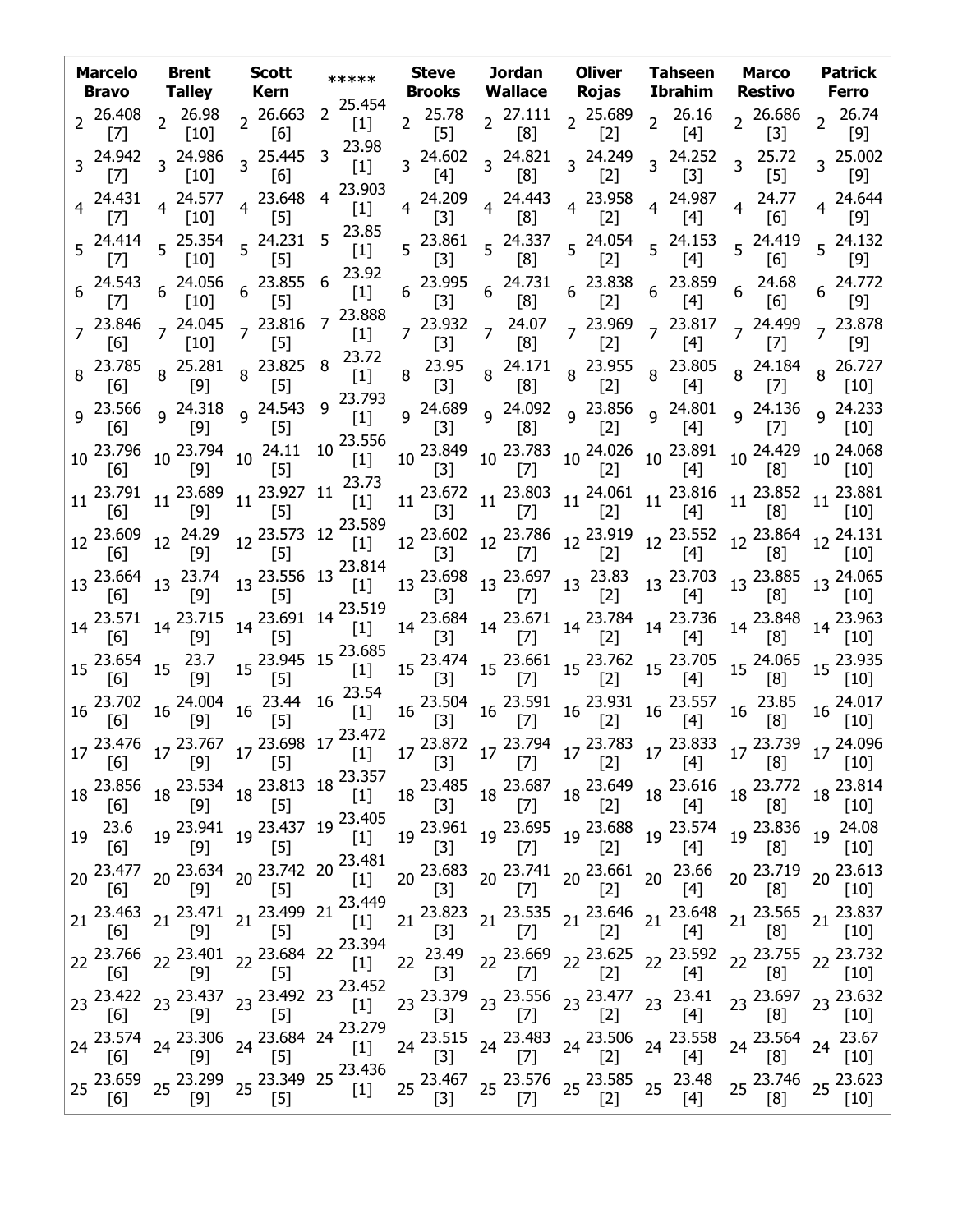|                                                      | <b>Heat Results</b>                                                                           |                                                                          |                                                                                |                                                                           |                                                  |
|------------------------------------------------------|-----------------------------------------------------------------------------------------------|--------------------------------------------------------------------------|--------------------------------------------------------------------------------|---------------------------------------------------------------------------|--------------------------------------------------|
| Heat Type:                                           | <b>Arrive &amp; Drive - Laps</b>                                                              |                                                                          |                                                                                |                                                                           |                                                  |
| <b>Win By:</b>                                       | <b>Position</b>                                                                               |                                                                          |                                                                                |                                                                           |                                                  |
| Date:                                                | 9/22/2012 7:42 PM                                                                             |                                                                          |                                                                                |                                                                           |                                                  |
| <b>Wilmours</b>                                      | <b>Max Leitschuh</b>                                                                          |                                                                          |                                                                                |                                                                           |                                                  |
|                                                      |                                                                                               | Racer:<br>Max Leitschuh                                                  |                                                                                |                                                                           |                                                  |
|                                                      |                                                                                               |                                                                          | # of Laps:                                                                     | Gap from Leader:                                                          | Avg. Lap:                                        |
|                                                      |                                                                                               | 23.722                                                                   | 25                                                                             |                                                                           | 25.932                                           |
|                                                      | <b>Heat Winner:</b>                                                                           | 2749                                                                     | This Round                                                                     | 70                                                                        |                                                  |
|                                                      |                                                                                               | Racer:<br>Christopher Wi                                                 |                                                                                |                                                                           |                                                  |
|                                                      |                                                                                               | 23.939                                                                   | # of Laps:                                                                     | Gap from Leader:                                                          | Avg. Lap:                                        |
|                                                      |                                                                                               |                                                                          | 25                                                                             | 3119.000                                                                  | 26.116                                           |
|                                                      | <b>2nd Place:</b>                                                                             | 3783                                                                     | This Round                                                                     | 56                                                                        |                                                  |
|                                                      |                                                                                               | Racer:<br><b>SK Robert Orr</b>                                           |                                                                                |                                                                           |                                                  |
|                                                      |                                                                                               | 23.997                                                                   | # of Laps:<br>25                                                               | Gap from Leader.<br>3510.000                                              | Avg. Lap:<br>25.978                              |
|                                                      | Place:                                                                                        | .<br>SCORE<br>2483                                                       | This Round                                                                     | 49                                                                        |                                                  |
| Position                                             | Racer                                                                                         | <b>Best Lap</b>                                                          | Gap from Leader                                                                | # of Laps                                                                 | Average<br><b>RPM</b>                            |
| 4                                                    | Kelly Widmann                                                                                 | 23.926                                                                   | 3912.000                                                                       | 25                                                                        | Lap<br>25.926<br>3849                            |
| 5                                                    | Mike Padgett                                                                                  | 23.814                                                                   | 4736.000                                                                       | 25                                                                        | 2862<br>25.999                                   |
| 6                                                    | Alexander Cumm                                                                                | 24.155                                                                   | 7420.000                                                                       | 25                                                                        | 25.94<br>3077                                    |
| 7                                                    | John Labay                                                                                    | 23.868                                                                   | 7784.000                                                                       | 25                                                                        | 26.036<br>2000                                   |
| $\bf 8$                                              | Weeeeee                                                                                       | 24.506                                                                   | 23604.000                                                                      | 25                                                                        | 26.556<br>1333                                   |
| 9                                                    | Ameer Waheed                                                                                  | 24.683                                                                   | 24862.000                                                                      | 25                                                                        | 26.787<br>1613                                   |
| 10                                                   | <b>ROON</b>                                                                                   | 25.105                                                                   | 1L                                                                             | 24                                                                        | 1254<br>27.491                                   |
|                                                      | Thinas Lov<br>Racer                                                                           |                                                                          |                                                                                |                                                                           |                                                  |
| <b>Alexander</b><br>Cumm<br>56.23<br>1<br><b>FO1</b> | <b>SK</b><br><b>Ameer</b><br><b>Waheed</b><br><b>Robert</b><br>Orr<br>58.987<br><b>EO 101</b> | <b>Mike</b><br><b>John</b><br>Labay<br><b>Padgett</b><br>57.77<br>58.687 | <b>Christopher</b><br><b>Max</b><br>Leitschuh<br><b>Wi</b><br>61.814<br>60.792 | <b>Kelly</b><br><b>ROON</b><br>Widmann<br>55.821<br>1<br>58.297<br>$[10]$ | <b>Weeeeee</b><br>56.17<br>$\mathbf{1}$<br>$[9]$ |

[8]

[6]

 $1\frac{59.101}{521}$ [3]

[7]

[4]

[2]

[1]

[5]

 $2^{28.111}$ [10]

 $2\frac{27.508}{501}$ [9]